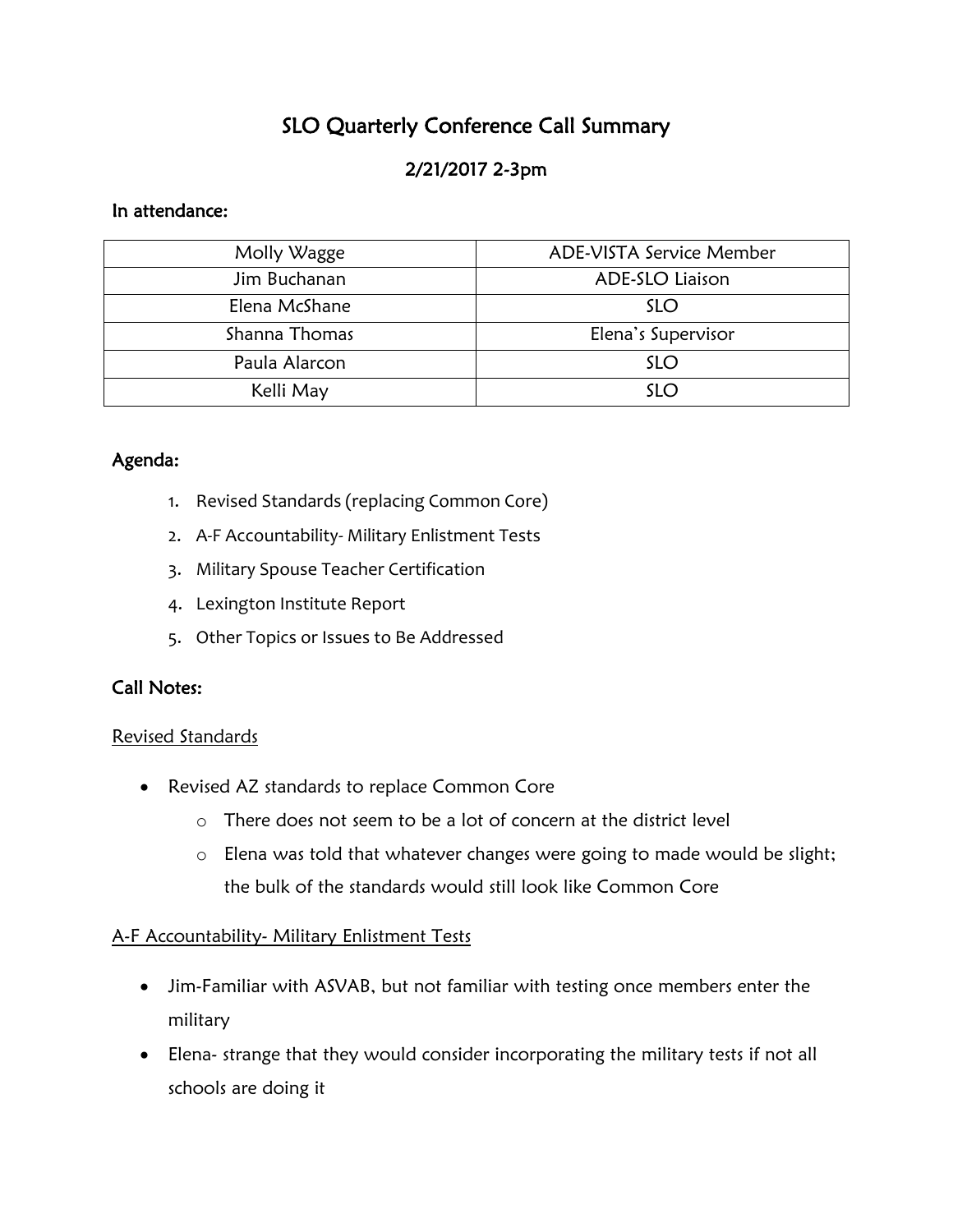## Military Spouse Teacher Certification

- Elena spoke with a recruiter from Educational Services Incorporated
	- o ESI contracts with school districts in helping them recruit school teachers
	- o Several Yuma districts contract with ESI and have hired teachers from that service-many have been military spouses
	- o ESI teachers do not have to pay into AZ state retirement
	- o These teachers are employees of ESI not the school district- no fee involved to receive the service
- Jim- If a person has valid certification from a different state, transfer process can work out fairly well in many cases
- The ADE certification department is trying to remove barriers for anyone seeking to teach in AZ with an out of state teaching certificate

## Lexington Institute Report

- Proves that there is very little consistency from state to state
- Elena- not every military child is hindered in their ability to achieve academically or pursue a college career
- There are a lot of school options now- not every child is affected due to the variety of opportunities
- The report has value as a benchmark to check ourselves from time to time to see how we add up to other states

# **Other Topics:**

# The impact of open enrollment:

- Pro-choice/open enrollment has had a positive impact- there are more options for families to ensure that their children are getting a quality education which enhances their quality of life
- Shanna- families in California are struggling with the lack of choice of schools, or the illusion thereof